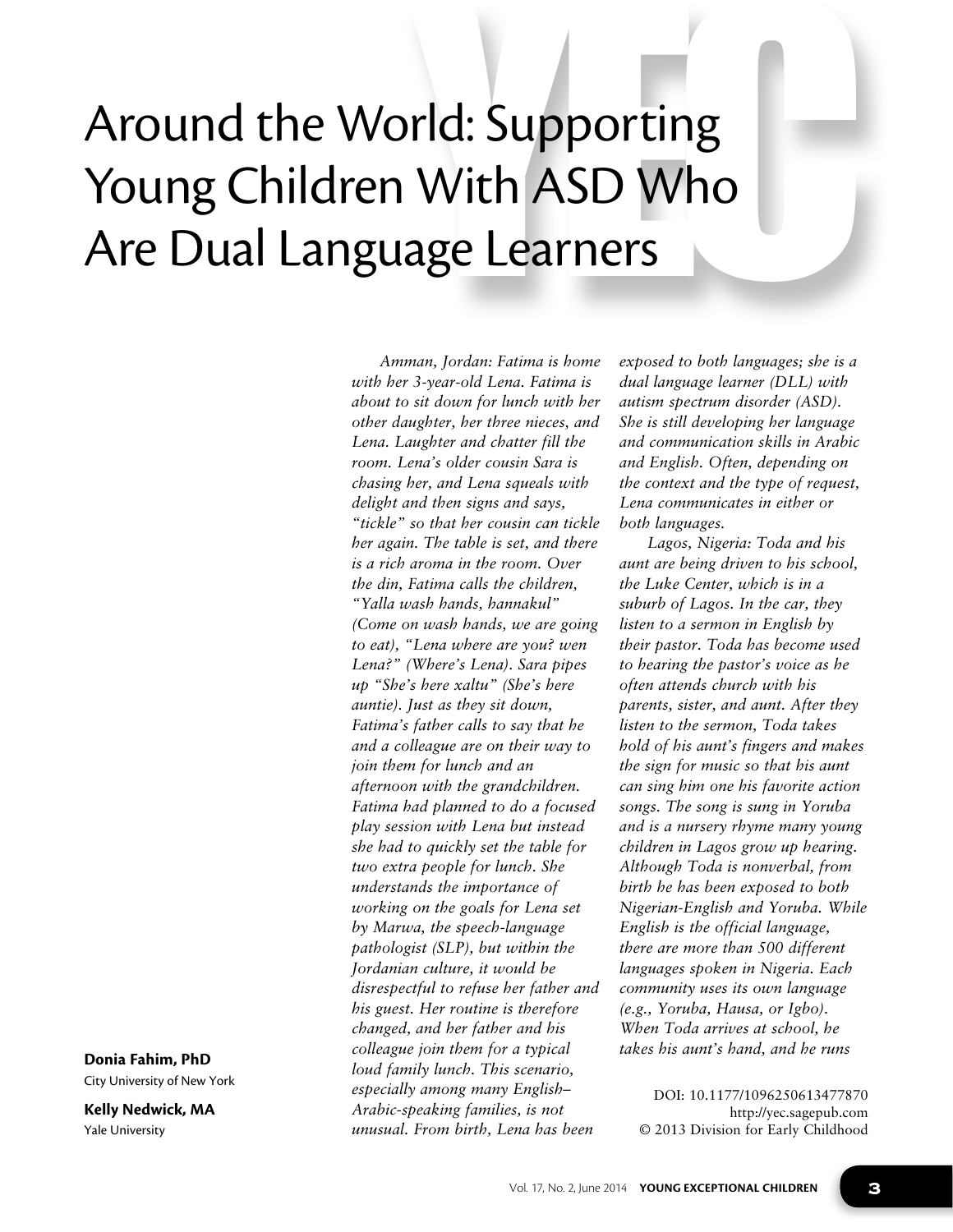*straight to the swing. His teacher Dotun is watching Toda with his aunt. They are singing the nursery rhyme, and Toda is imitating his aunt's gestures. Dotun has been working on motor imitation with Toda to support his acquisition of signs. She was not aware that Toda is able to imitate actions that accompany the nursery rhyme in Yoruba.*

*Brooklyn, New York: Jose is sitting on his grandma's lap watching Dora the Explorer as they wait for Marylyn, the early interventionist, to arrive. Jose knows this episode by heart; it is one of the DVDs he watches over and over again. Other than Dora the Explorer , his other favorite characters are Handy Manny and Buzz Light Year . Jose can repeat scripts and phrases from the different DVDs although his receptive skills are still emerging. Jose's family is from Colombia. His mother, who is a nurse, speaks English and Spanish. She grew up in Brooklyn and speaks English fluently; however, she works long shifts at the hospital and so his grandmother who only speaks Spanish is his primary caregiver.*

Lena, Toda, and Jose's stories are all taken from real case histories. They represent the many young children with ASD around the world who are also DLLs. A DLL is a young child who is exposed to and is acquiring two or more languages. Multilingualism is common worldwide, and even in countries like the United States, the number of young children who are DLLs is rising rapidly (Goldstein, 2011; Toppelberg, Snow, & Tager-Flusberg, 1999).

Lena, Toda, and Jose's stories illustrate the many and varied linguistic environments into which a child with ASD may be born. The

purpose of this article is to (a) help families and professionals understand the special learning needs of DLLs with developmental disabilities, particularly ASD, and (b) present evidence-based intervention practices and strategies that are useful for young children and their families in the home. We begin by describing typical language abilities of young children with ASDs. Next, we explore cultural factors that may affect the language environment and acquisition of communication and interaction skills for DLLs. Finally, we present considerations for intervention planning and implementation and best practices that can be used in the home and community for families and professionals working with young DLLs with ASD. The cultural and linguistic considerations presented are in line with Division for Early Childhood (DEC) recommended practices (Sandall, Hemmeter, Smith, & McLean, 2005). In addition, the evidence-based practices presented are in accordance with those identified by the National Professional Development Center (NPDC) on ASD and the National Standards Project (National Autism Center, 2009).

# **Autism and Language Development**

Autism is a neurodevelopmental disability that significantly affects a child's verbal and nonverbal communication skills, social interaction skills, and educational performance (Individuals With Disabilities Education Act [IDEA] (34 C.F.R., Part 300, 300.7 [b] [1])). In line with the American Psychiatric Association's (2000) diagnostic criteria, characteristics of autism can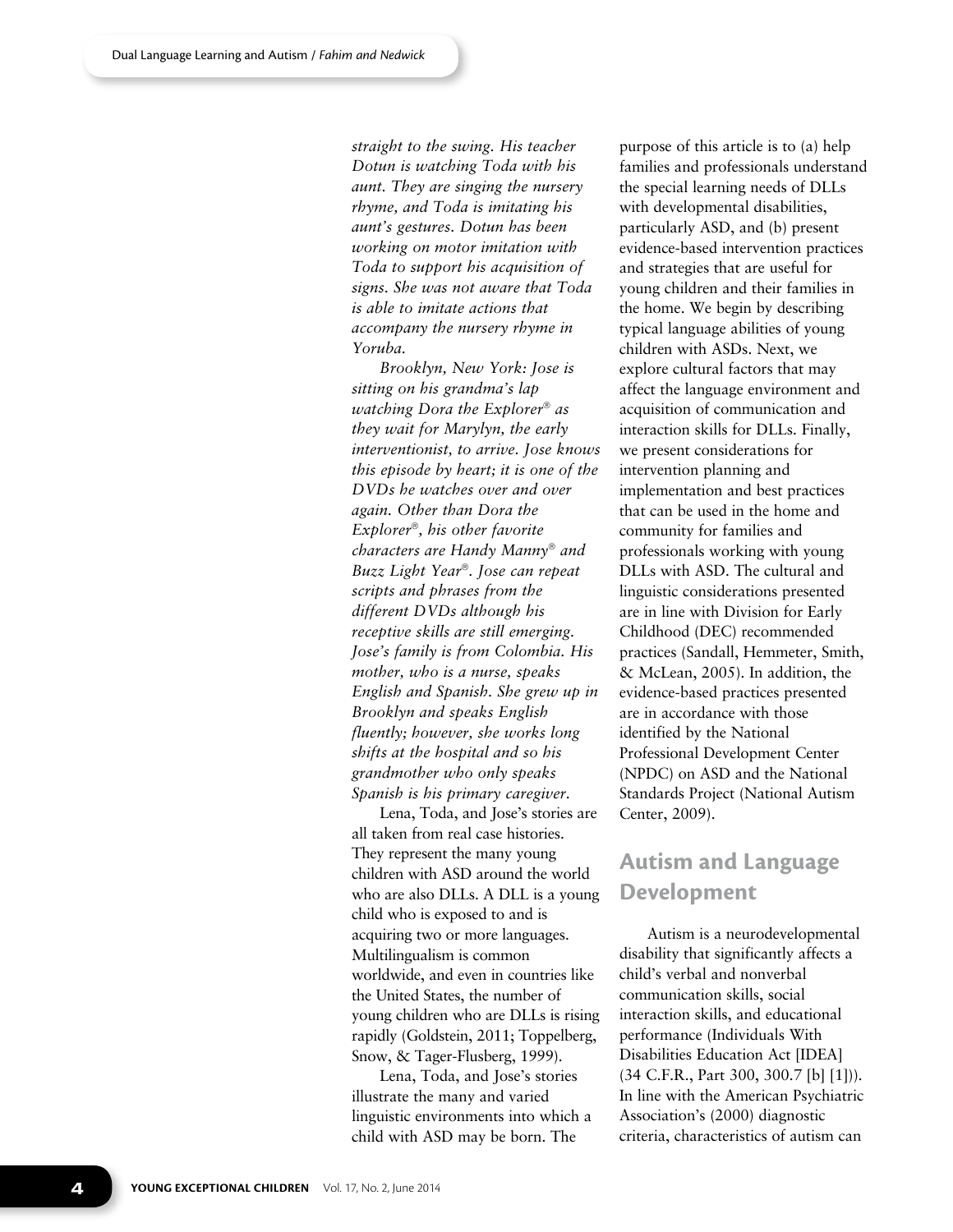also include engagement in repetitive activities and stereotyped movements, resistance to environmental change, difficulties with self-regulation, and unusual responses to sensory stimuli. ASDs exist in every country and region of the world and occur in all age, ethnic, and socioeconomic groups (Muhle, Trentacoste, & Rapin, 2004; Van Dyke & The Clinical and Scientific Affairs Council of the American Academy of Physician Assistants [AAPA], 2009). Because the majority of the world's children are born into multilingual environments, the rise in diagnoses of ASD worldwide (Center for Disease Control [CDC], 2012) indicates that many children with ASDs are also DLLs. This is particularly important because the majority of children with ASDs have significant difficulties in learning to understand speech, with delays in both their expressive and receptive language development (Paul, 2007; Tager-Flusberg, Paul, & Lord, 2005).

Although there has been an increase in the diagnosis of ASD in the world, there is very little available research on how ASD manifests in other languages and cultures, particularly in DLLs (Wallis & Pinto-Martin, 2008). Dual language development is dependent on many factors, including the structural differences



between the languages, the amount of exposure to the languages, and the age at which the child begins acquiring his or her second language (Toppelberg & Collins, 2010).

Language delay, or difficulty with acquiring language competence, is one of the many identifying features of ASDs and is often what causes parents to bring their children in for an evaluation. Moreover, recent studies indicate that children who are multilingual and multicultural may be identified and diagnosed later than their monolingual peers (Mandell et al., 2009; Mandell et al., 2010; Morrier & Hess, 2012; Morrier, Hess, & Heflin, 2008). Therefore, awareness of appropriate language development expectations is paramount.

To successfully acquire a language, a child must master the sound system (phonology), the vocabulary (lexicon), word formation (morphology), sentence formation (syntax), phrasal- and sentence-level meaning (semantics), and appropriate usage (pragmatics). DLLs must sort through the language input to discern two separate systems, which may have very different properties. For example, English words are formed by adding morphological markers to words such as –ed to mark past tense, whereas other languages do not work in the same way. Semitic languages such as Arabic and Hebrew use morphology to mark tense in a very different way, and these small units that hold meaning can be added to the beginning, middle, or the end of words.

The defining features of the language of children with ASD are that their language is not only delayed (i.e., more typical of a younger child) but also deviant (disordered). *For example, a child*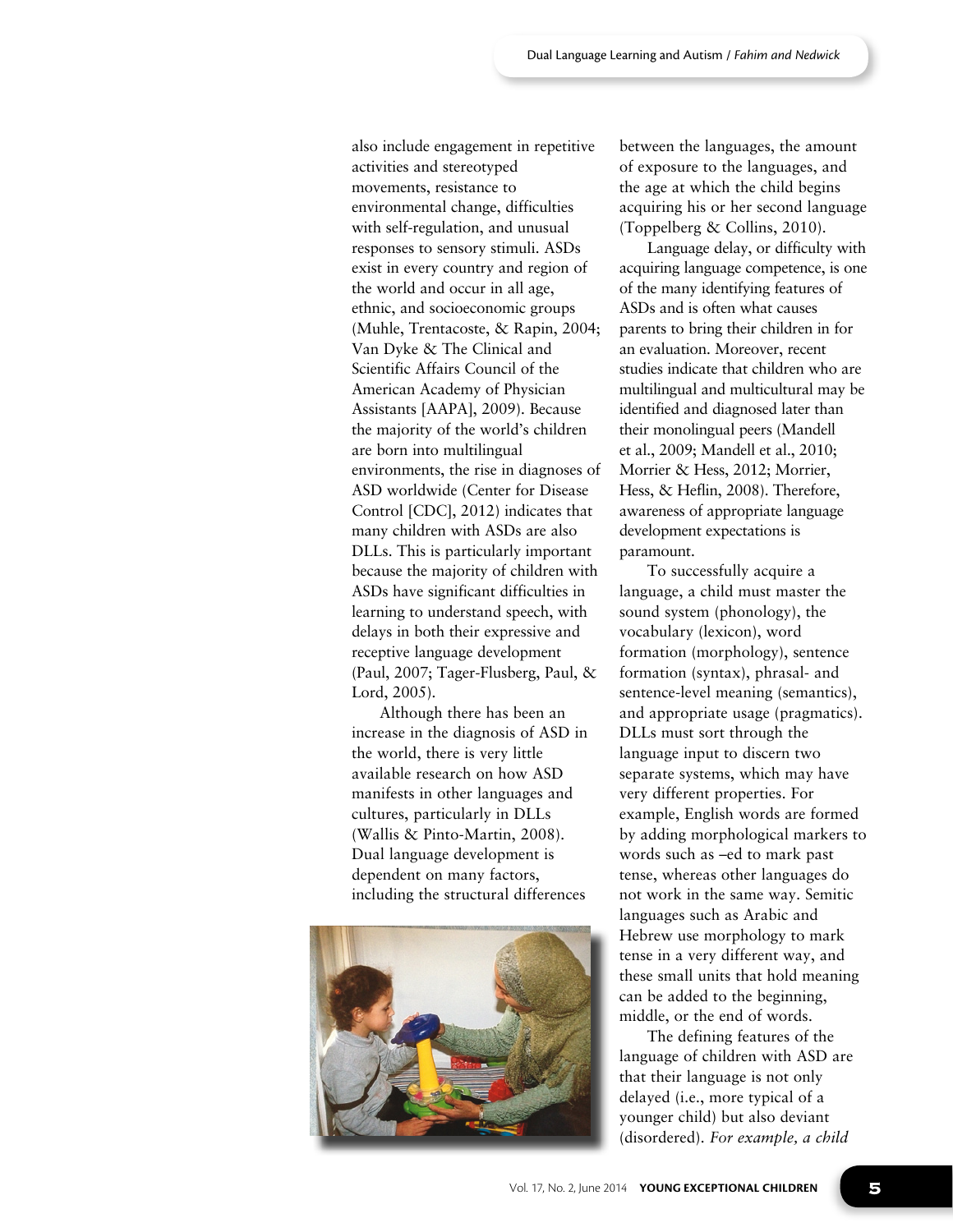*like Lena may have the ability to understand hundreds of single words but is unable to use language to express herself. Or, a child such as Jose may be able to repeat long phrases from his favorite movies but not understand what they mean.* However, the presence of a language disorder does not necessarily indicate that being a DLL will be detrimental to overall language acquisition. Children with other developmental disorders such as specific language impairment (SLI; Leonard, 1998) or Down's syndrome (Bird et al., 2005) also display deviant language and are able to acquire two languages. Moreover, the acquisition of one language (L1) can positively influence the acquisition of the second language (L2; for a review of the literature, see Paradis, 2010). Much-needed bilingual studies of language acquisition in the ASD population are just beginning to be conducted. Hambly and Fombonne (2012) studied language delay associated with bilingualism in both typically developing children and those with ASD. Although children with ASDs were shown to have poor



joint attention, which might affect their attention to language input and therefore their speed of language acquisition, their results indicated that bilingual exposure does not delay language acquisition.

It is well attested that typically developing children can benefit from being exposed to two or more languages (Ball, 2010), and that it is important to maintain and support the development of the home language (Toppelberg et al., 1999). However, can the same be said for children with ASD? Before addressing this question, it is crucial to understand the interplay between culture and language, which is relevant for DLLs with ASD.

# **Autism and Culture**

ASD is primarily diagnosed through behavioral observation; therefore, when working with families, it is vital to understand the role of culture and language throughout the intervention process, as behavioral expectations may differ widely (Daley, 2002; Wilder, Jackson, & Smith, 2001). Features such as poor joint attention or not responding to name can be considered classic and universal characteristics of ASD (Lord et al., 2000); nevertheless, other communication skills, such as use of gesture and facial expression, will vary according to the culture.

Partnerships between providers and parents are crucial in the early years. Understanding the child's linguistic and cultural environment is essential, as parents play a vital role in the development of their children (Dawson et al., 2010; McConachie & Diggle, 2007). Although with ASDs equitably across demographic groups, parental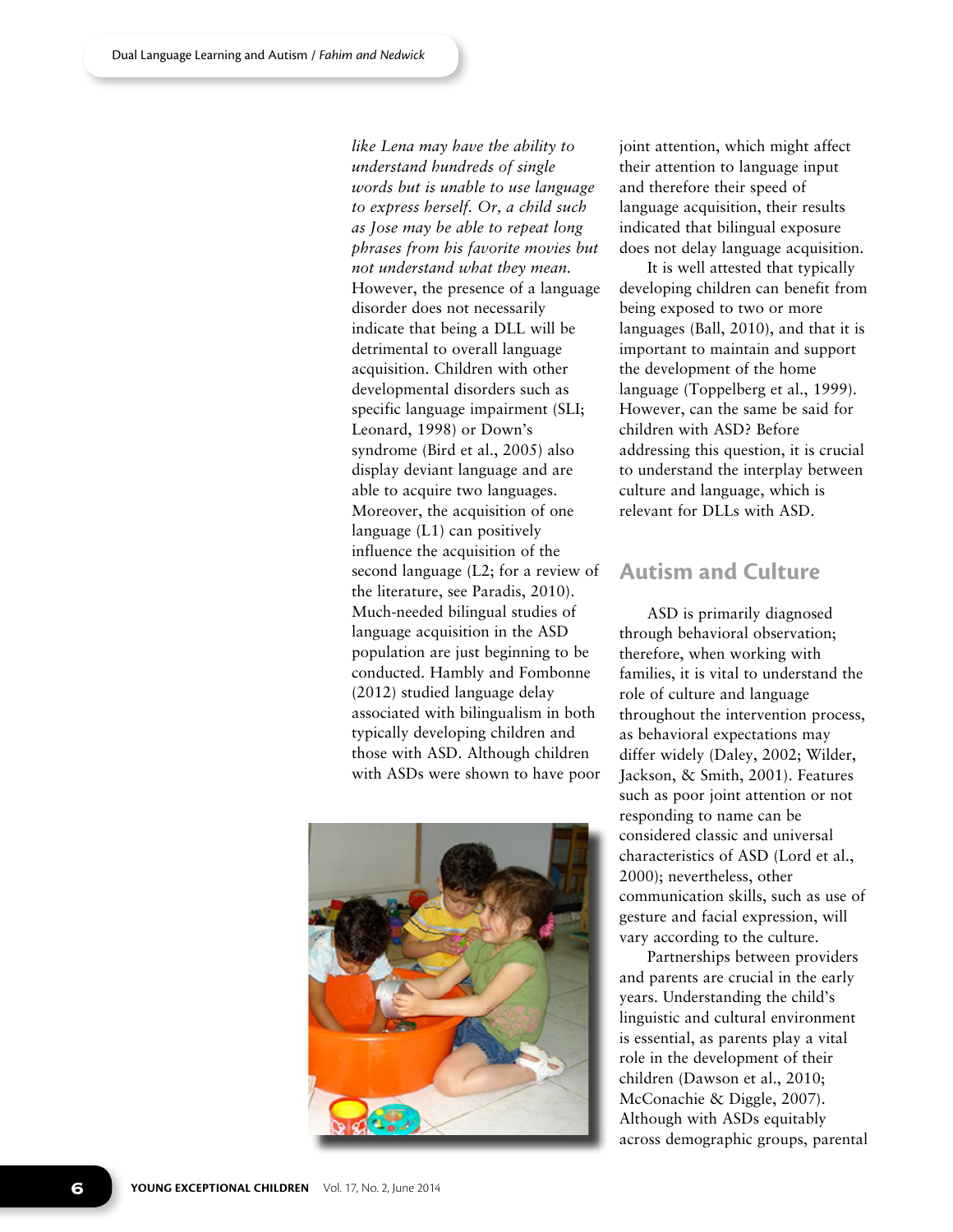expectations and social norms differ from one culture to another (Dyches, Wilder, Sudweeks, Obiakor, & Algozzine, 2004; Van Dyke & The Clinical and Scientific Affairs Council of the AAPA, 2009). Cultural values, beliefs, norms, and traditions are all highly variable. They will influence the understanding and acceptance of the disability, how family members are involved, the priorities for the family, and the value of different life skills (Jegatheesan, 2011; Jegatheesan, Miller, & Fowler, 2010). In addition, what is considered respectful within one culture may not be perceived as such within other cultures (Barrera, 2000; Lynch & Hanson, 1992).

Children with ASD often have difficulty with their socialcommunication skills; however, expectations and manifestations of these skills vary from one culture to another. For example, in some cultures, direct eye contact with elders or women is considered inappropriate for children, while in other cultures, it would be considered rude or inappropriate to *not* look at a speaker (Wallis & Pinto-Martin, 2008). Interestingly, there are interventions that include eye contact as a prerequisite to language learning.

In some cultures, same sex adults will shake hands and kiss each other when they are meeting for the first time, but not all men will shake the hand of a woman. Consequently, children who are DLLs must learn to navigate between these different and sometimes conflicting expectations about social interaction, including language use. Therefore, intervention protocols must be flexible to meet the differing cultural needs of the children and their

families while still being effective.

For example, it is important to be aware and considerate of the fact that religion is central to many cultures and influences many social rules and behaviors. In Middle Eastern countries, meeting times and social dates are often scheduled around prayer times. When scheduling visits, rather than giving a specific arrival time, the visitor may say he or she will come over "after Maghreb," the sunset. He or she would not be expected to arrive immediately after sunset but rather anytime up to an hour after sunset. A culturally different view is that the underlying cause of a neurodevelopmental disorder, such as autism, is a spiritual cause rather than a neurobiological deficit, and therefore the preferred treatment may also be spiritual rather than medical or educational treatment (Brassard & Boehm, 2011). Other groups view children with ASD as being divine blessings. In this way, religion can be a factor in the way that the family perceives the disorder and how they will interact with early childhood practitioners.

The role of the family and the extended family also varies across cultures. For some groups, grandparents and older family members are revered, treated with great respect, and are considered the head of the family. Their word is held with high regard and will influence the upbringing of their grandchildren, including daily or weekly routines. Even within cultural groups, family activities also vary. For example, some families have large noisy gatherings, that last for hours, where everyone is expected to socialize and eat while others have small gatherings or even allow children to eat quietly on their own. Managing these kinds of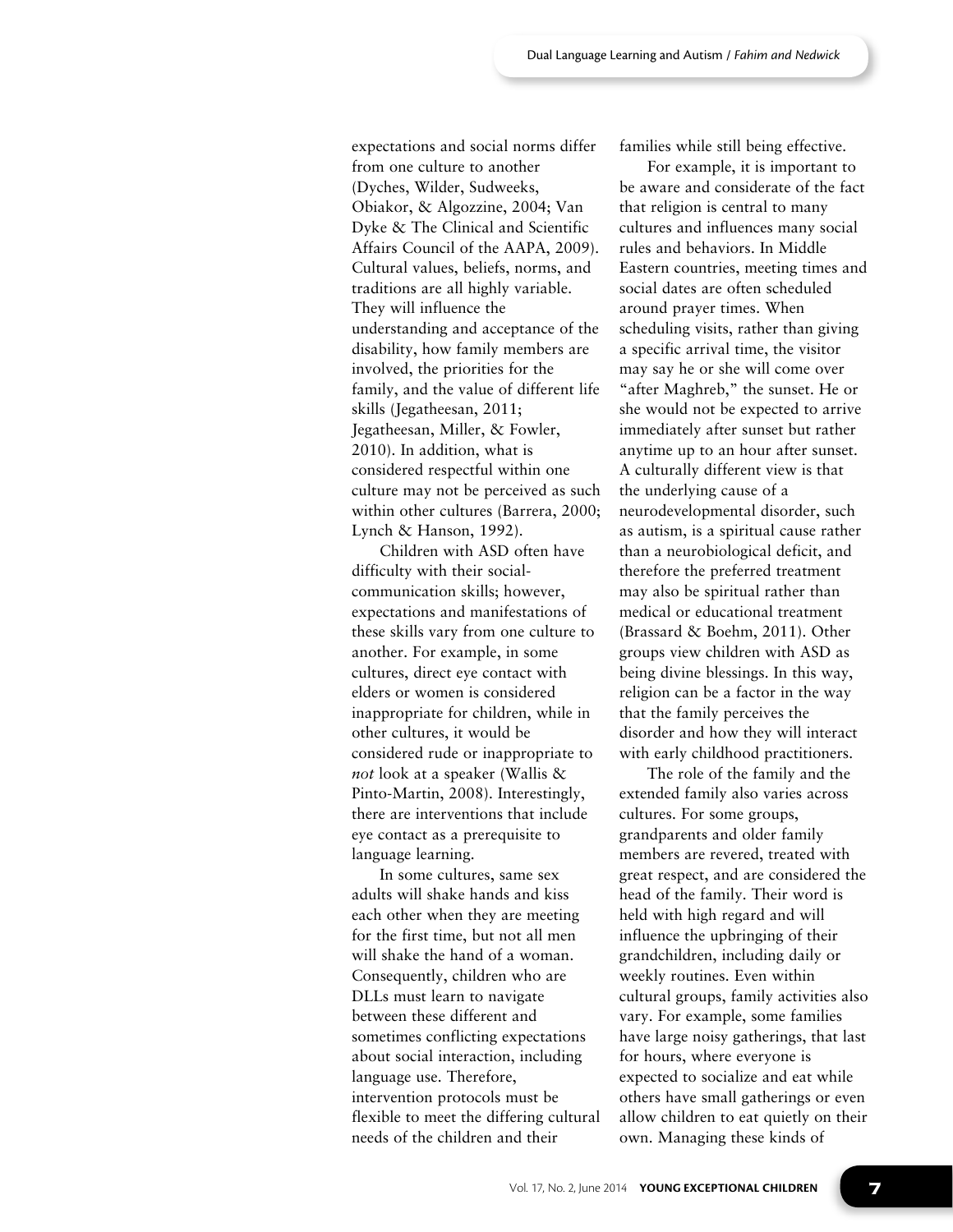**"** Thus we recommend that providers work closely with parents to assess which languages they use at home and across environments, when they

use them....

**"**

cultural variables is a challenge to some children with ASD who require routine and relative calm regardless of a potential for perceived insult from the family.

To develop positive relationships with families of DLLs with ASD, it is essential to have an understanding of the culture and to have the flexibility to appreciate that mainstream views and recommendations considered during intervention planning may not be the most appropriate. Consequently, expectations of families and examples of activities that can be done at home also need to be culturally relevant and specific. For example, establishing a bedtime routine is important for young children. The mainstream view is that toddlers and preschool children go to bed between 7:00 and 9:00 p.m.; the nonmainstream view is that children do not have a bedtime routine and go to bed much later (Brassard & Boehm, 2011). *Returning to Lena and her family in Jordan, Marwa, the SLP, is aware that Lena often does not go to bed until 10:30 p.m. and as a family they stay up sometimes into the early hours of the morning. Therefore, when helping Lena's mother schedule times for their focused play sessions they decided that it would be best to have the session when Lena first wakes up, when other family members are sleeping, and just before the large family lunch, which is usually late in the afternoon. That way, Lena's mother has quieter times with less distractions and Lena can still spend time with her cousins and grandparents fulfilling her mother's familial expectations.*

In summary, effective partnerships between families and early childhood providers can only take place when there is an understanding of the influences of language, culture, and family values. Thus, we recommended that providers work closely with parents to assess which languages they use at home and across environments, when they use them, who uses them, what their expectations are for their child, and finally how they understand their child's diagnosis.

# **Intervention Considerations and Best Practices**

When planning an intervention, it is important to consider the structure of and exposure to the languages involved. In this section, we provide specific evidence-based practices that can be used throughout the intervention process when working with children with ASDs who are also DLLs. We focus on Lena and her family to illustrate the cultural and linguistic considerations during the intervention process and selection of evidence-based practices for children with ASDs. The intervention cycle is shown in Figure 1. We begin with the considerations for assessing the language environment and establishing the culturally significant learning routines.

## **Assess the Child's Language Environment and Learning Routines**

Children who are DLLs will typically move between language environments throughout their day (Andersson & Cunningham-Andersson, 2004). This is influenced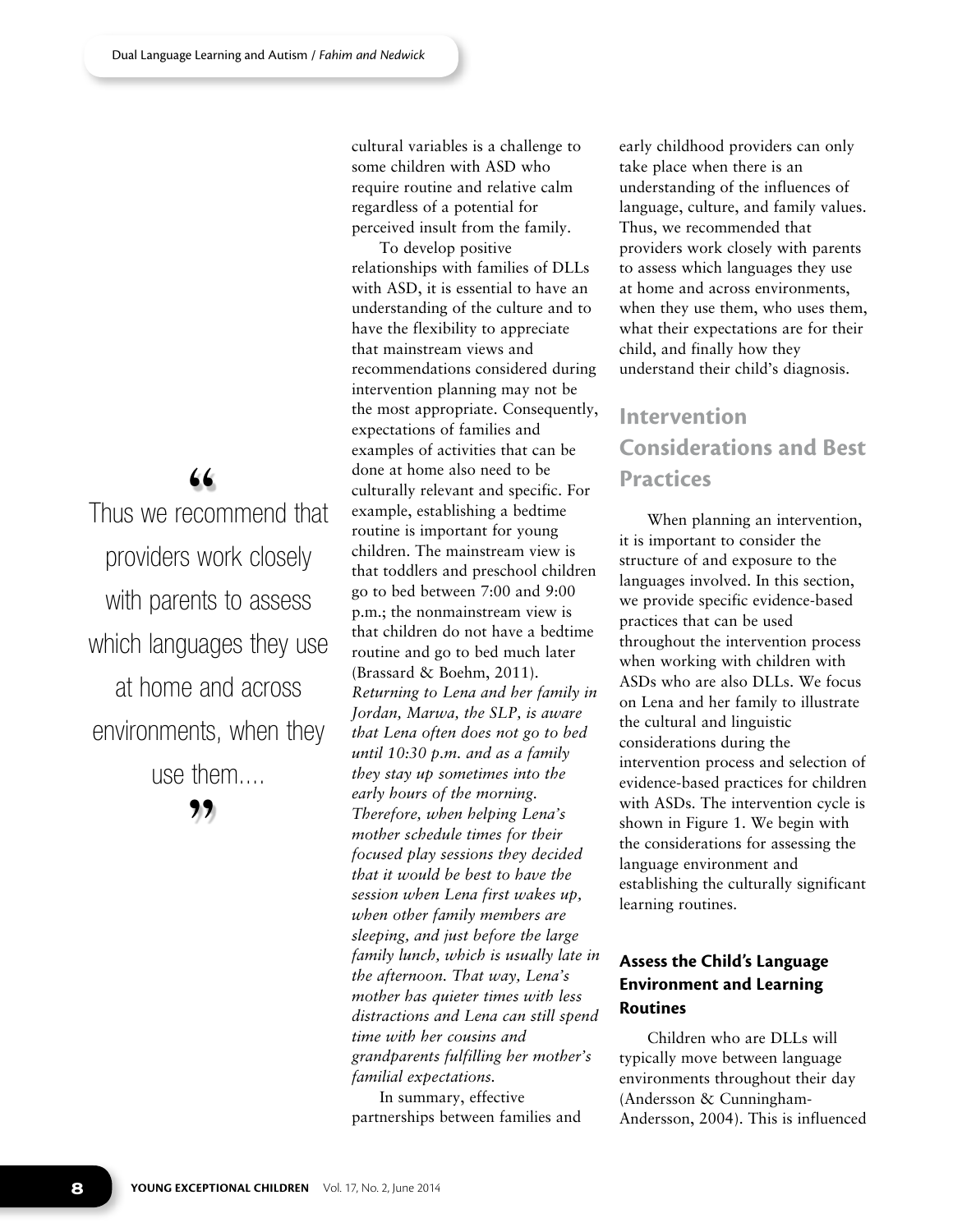#### **Figure 1**

**The intervention cycle**



#### **Box 1**

**The Intervention Cycle**

There has been an unfortunate common practice, which has little empirical support, of recommending to parents and caregivers that they discontinue exposure to one of the languages (typically the home language) when a child is facing cognitive, language, or learning delays (Toppelberg & Collins, 2010). In cultures where the extended family and community are highly valued, maintaining the child's home language is important because it guarantees access to family and community supports. *In Jose's example, his grandmother is the one who dresses him in the morning, gives him meals, and is with him for most of the day. Therefore, if she is told not to use Spanish with him, this will affect the quality of her social interactions with her grandson and negatively affect Jose's ability to develop social interaction skills. In Toda's story, while English is the official language of Nigeria, using Yoruba is part of Toda's family identity. Songs and stories help Toda to acquire language and communicate with others. Without his aunt's very hands-on caregiving, Toda may have been dismissed by others as completely nonverbal.* Thus, it is not necessarily advantageous to limit a dual language learner with autism spectrum disorder to input from a single language.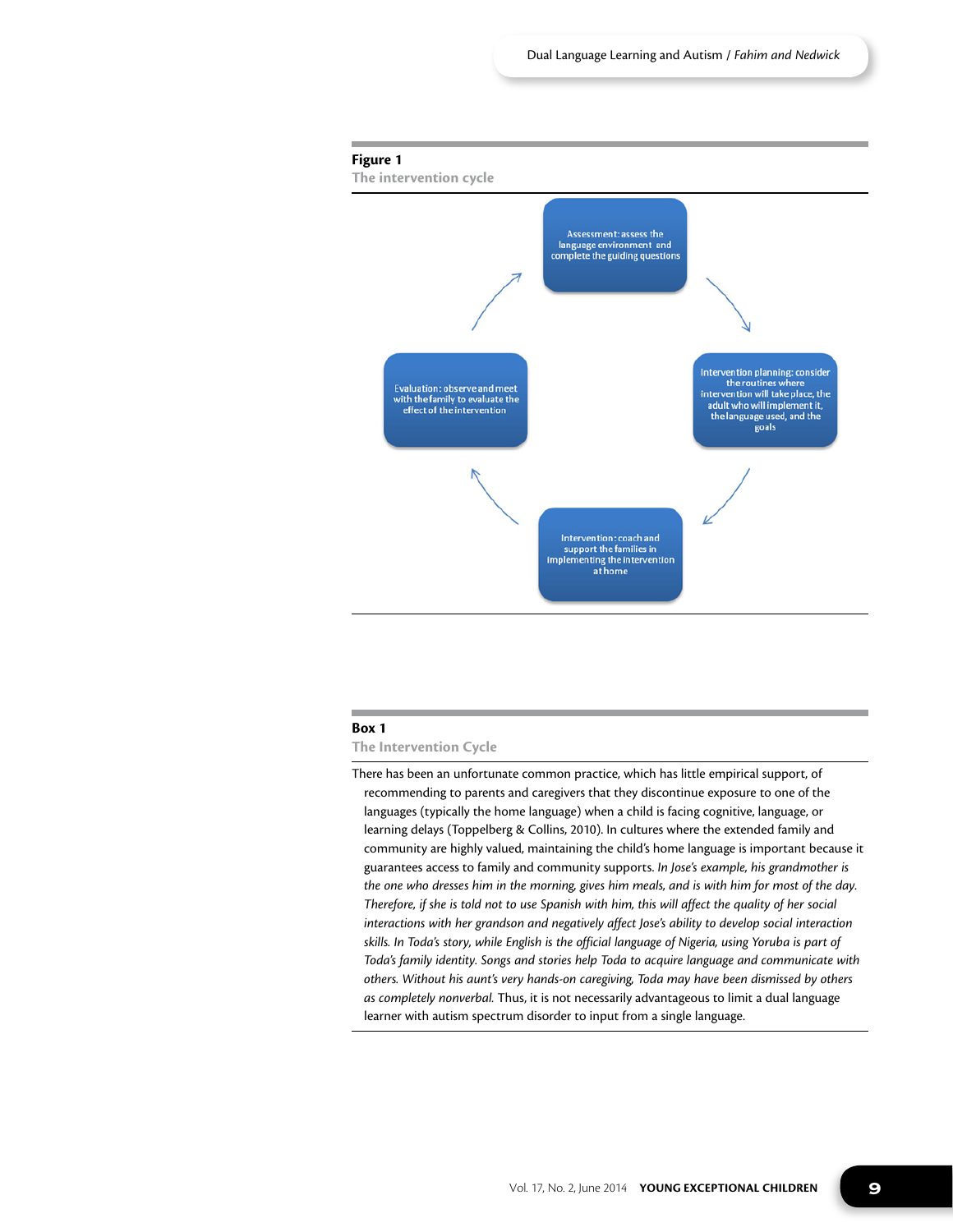#### **Table 1**

**Guiding Questions for Families of DLLs With ASD When Assessing the Home Language Used During Routines**

| General home language use:                                                                 |
|--------------------------------------------------------------------------------------------|
| What are the different languages that you speak at home?                                   |
| What languages are you most comfortable using when communicating with your child?          |
| What language is spoken in the home most of the time?                                      |
| What language(s) does the child understand?                                                |
| What language(s) does the child communicate in?                                            |
| What language does your child respond to the most?                                         |
| What language does your child use with parents/guardians?                                  |
| What language does your child use with siblings?                                           |
| What language does your child use with relatives or caregivers?                            |
| Does your child participate in any community group experiences? If so, in which languages? |
| Language used during routine activities:                                                   |
| Please tell me about your daily/weekly routine with your child?                            |
| Do you use any made-up words for food, drink, bedtime, and so on?                          |
| Do you use any gestures or signs with your child?                                          |
| Mealtimes:                                                                                 |
| Where does your child sit and eat?                                                         |
| Who else sits with your child during mealtime?                                             |
| What languages are used during mealtimes?                                                  |
| Bath time/shower:                                                                          |
| What games do you play during bath time?                                                   |
| What songs do you sing during bath time?                                                   |
| Toilet-diaper changes:                                                                     |
| What word do you use for going to the toilet?                                              |
| Dressing and undressing:                                                                   |
| What do you say while dressing your child?                                                 |

Note: DLLs = dual language learners; ASD = autism spectrum disorder.

by the language used by different speakers they interact with, as well as any indirect exposure to language from TV, radio, or other media sources. Parents of DLL children with ASD will typically consult with a clinician or SLP about choice of language at home, for services, and in preschool. A clinical recommendation to discontinue exposure to one of the languages is a serious decision because of its lasting consequences (Box 1).

However, in cases where the parents are multilingual but only a subset of those languages are actually used in the child's daily life, then it may be appropriate to

minimize the languages which the child is taught. Such a decision should ideally involve an SLP with expertise in assessing dual language children, consultation with the parents or caregivers, and others who know the child well. Lena's vignette illustrates this very well.

*Lena's family switches between Arabic and English throughout the day even within single conversations or sentences. Marwa, the SLP, spent some time with Lena and her family to assess the language environment. She went through a series of questions to guide Lena's parents and grandparents into thinking about language use. For an example*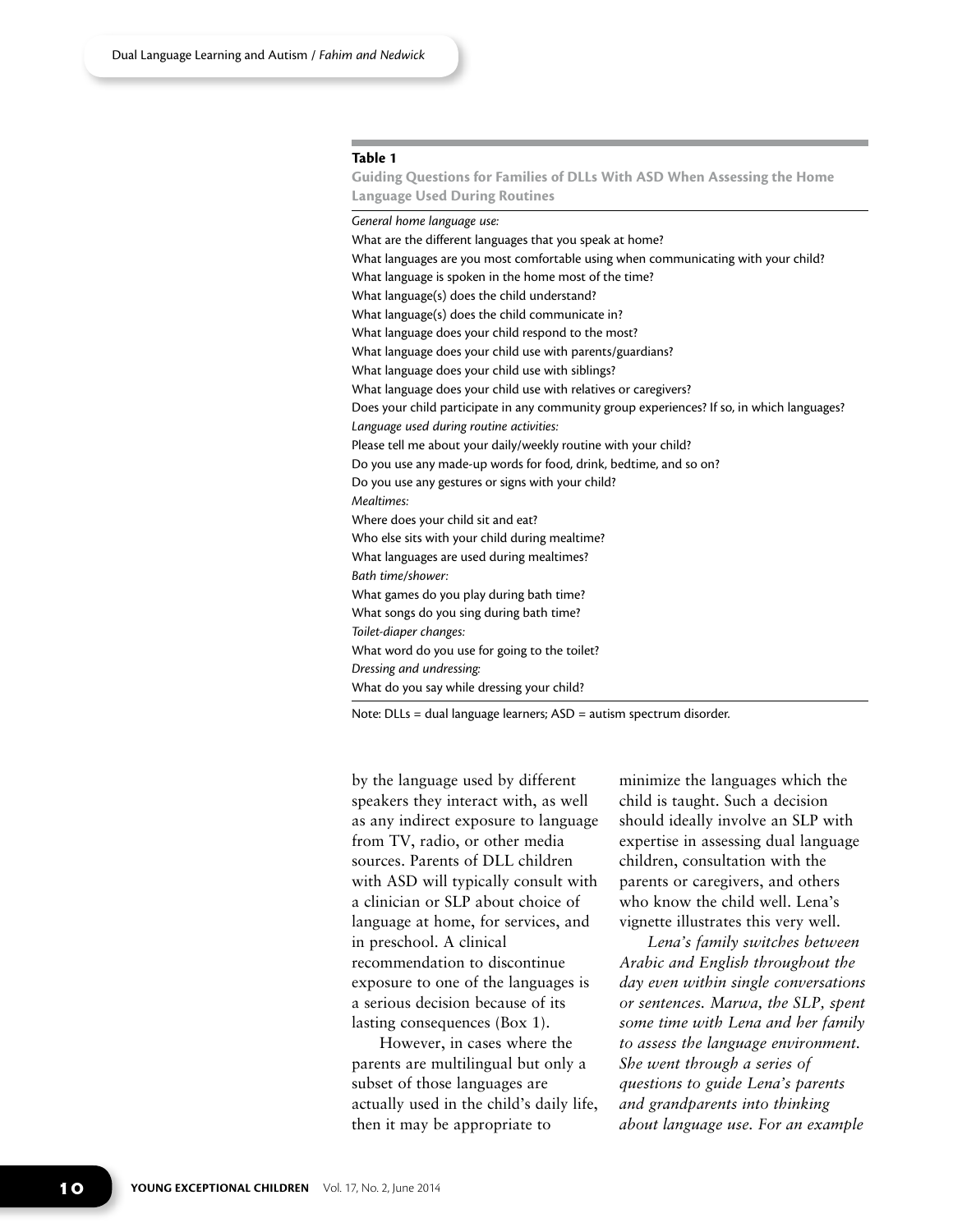*of appropriate guiding questions, see Table 1. She investigated the range of vocabulary that Lena understands and uses as well as the vocabulary and phrases that family members use with Lena during her everyday routines, such as getting dressed, mealtimes, bath times, and toileting.*

When recommendations are made to abandon one of the languages, the linguistic ability of the parents and family should be considered. It is essential to maintain the richness and quality of the linguistic environments of the child (King & Fogle, 2006). Parents should not use a second language if they are uncomfortable or lack fluency. *Returning to Jose's vignette, instructing Jose's grandmother to communicate with her grandson in English, when her primary language is Spanish, would be ill-advised and counterproductive. For Jose who easily echoes back what adults say to him, he would benefit from hearing his grandmother speak to him in Spanish rather than English.*

#### **Attend to the Quality of Language Input**

The quality of language input is essential for the child with ASD. The most successful DLLs are individuals who engage in frequent and ongoing linguistic and social interactions with native speakers (Brisk & Harrington, 2007). While coaching family members, it is important that the adults interacting with the child are made aware of their language input during routine activities, and particularly when giving verbal praise and reinforcement. This can be done through reflective questioning or using video feedback. The language input should be consistent with the

grammatical rules of the language; children with ASD have difficulty with their social-pragmatic language and are often literal in their comprehension of language.

In some cultures, terms of endearment, used for verbal praise, can be confusing and can have multiple meanings. For example, in Spanish, "Papi" means "Dad" but is also used to address a male child. The same thing happens within some Arabic-speaking communities where the child is addressed by the relationship the child has with the adult, for example, the aunt of the child will call the child "xaltu" (aunt) rather than using the child's name. Other terms of endearment can also include adjectives and occasionally expletives (swear words) such as skinny one, fatty, and buffalo. In the example of Lena, when her grandfather said to her "inti kalba" (you're a little dog), she responded "anna Lena" (I am Lena). This can also cause confusion for the child with ASD and should be avoided initially and taught gradually.

*For example, Lena's intervention team assessed her language environment and discovered that the family uses made-up words to mean food (e.g., "hum-mum," "yumyum," and "mum"). Instead when communicating with Lena in English and Arabic, they were advised to use the correct word for food in either language paired with the sign.*

# **Select Culturally Relevant Routines for Natural Environment Training**

For young children with ASDs, daily routines and the natural environment are optimum learning opportunities. Routine activities, including the quantity and quality of

**"** Parents should not use a second language if they are uncomfortable or lack fluency.

**"**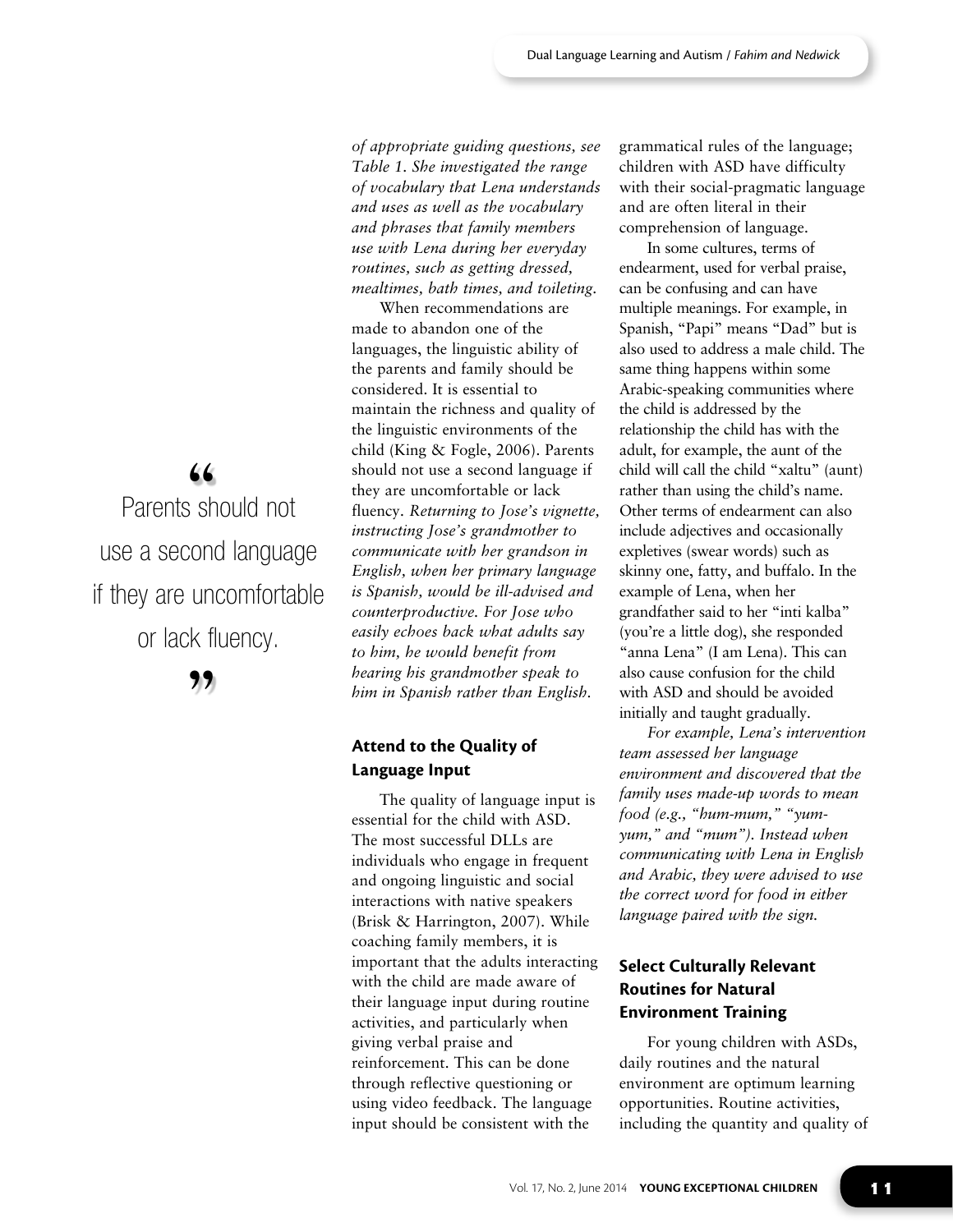language input, vary from one culture to the next. Therefore, during the home visit, it is recommended that the providers find out about daily routines and especially the language environment (examples of such questions are illustrated in Table 1). Some cultures do not consider bath or shower time, a time for play but rather a means to an end. Therefore, when the child is bathing, showering or dressing the parent may use minimal language, although this is a wonderful activity for learning language and social skills. As mentioned above, with Lena and her family, meals may be a time when everyone gathers around a noisy table, and the expectation is for the child with ASD to sit at the table with the family. This can be overwhelming; therefore, initially it may not be an appropriate routine for the child with ASD (although it can be worked toward). It is recommended that routine activities where the child is comfortable but not overstimulated should be set up whenever possible to aid the child in learning and using his or her language and related skills.

*Following the assessment team's interview with Lena's family, everyone agreed that two home routines and one community setting would be used for natural environment training (Sundberg & Partington, 1998). These were bath times, snack and breakfast times, and visiting the playground. When discussing the goals with assessment team, her family stressed the importance of Lena playing and working on her objectives at the nearby playground. The assessment team observed Lena in the playground. They saw that Lena could communicate with others through eye gaze and facial* 

*expressions. She responded to requests in Arabic and English using signs paired with sounds ("tickle" in English, "eat" in Arabic, and "up" in English and Arabic). They also observed that Lena requires moderate to maximum support to sit on various equipment. Lena's mother and grandmother who frequently visit the playground with Lena are well attuned to her and can read her facial expressions with ease. The team observed that Lena appears to enjoy spending time at the playground and is interested in other children her age, but the noise and movement going on around her can overwhelm her. The assessment team helped Lena's family to develop goals they could work on with Lena while visiting the playground. They also suggested some songs and activities that could be used with Lena to help her transition from one activity to the next.*

In Table 2, we provide a summary of the evidence-based practices that can be implemented as part of the intervention plan with cultural and linguistic considerations and sample activities (also see Figure 2).

#### **Conduct Functional Communication Training**

For the child with ASD who is a DLL, a functional means of communication must first be established (Carr & Durand, 1985; Durand & Merges, 2001). As mentioned earlier, this requires identifying the languages essential to the child's daily life and establishing a deeper understanding of his or her language environment. Together with the family, the provider can explore the languages and words used in daily routines such as bath times, saying hello and goodbye, and mealtimes. DLLs and their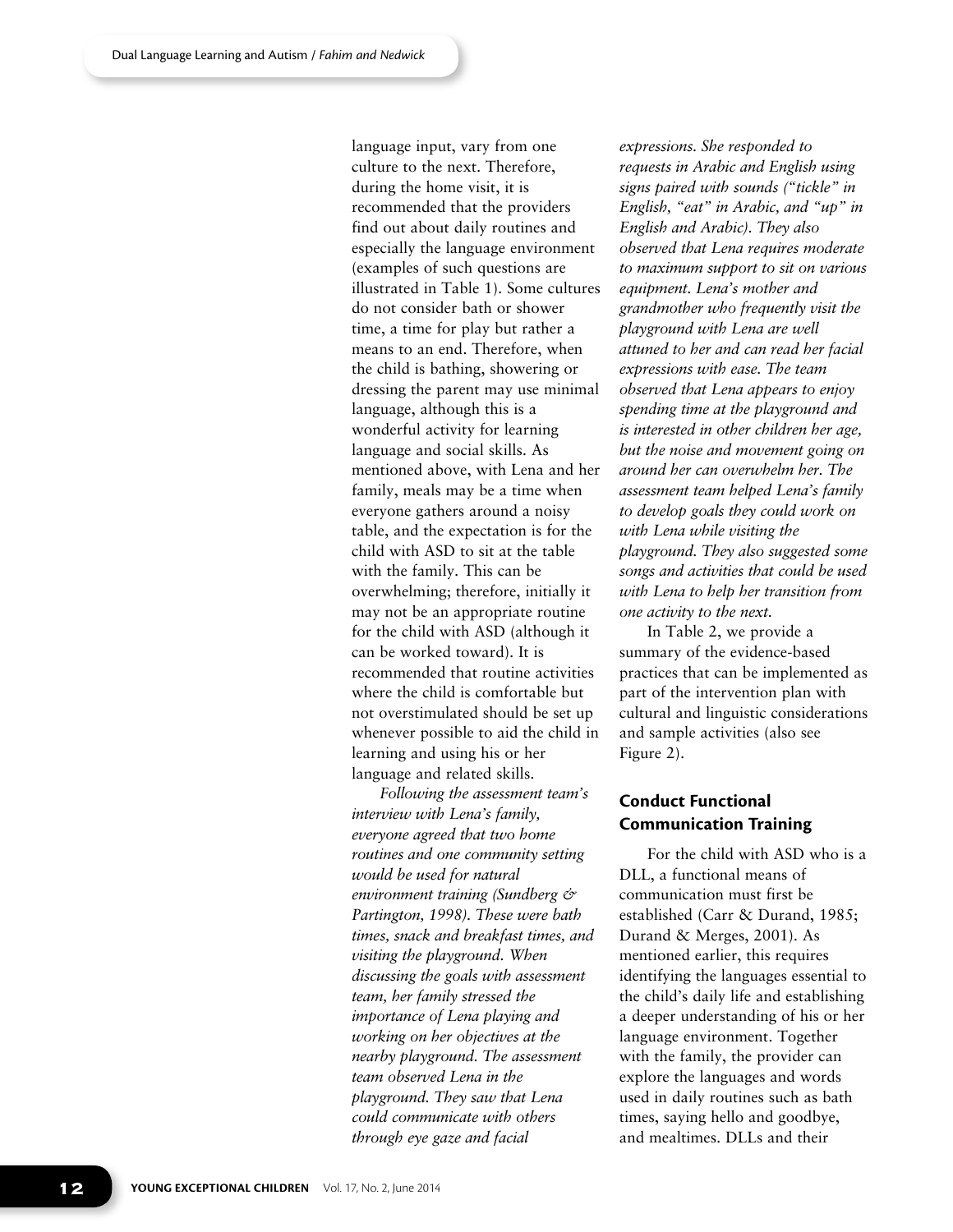#### **Table 2**

**The Intervention Plan and Recommendations for Lena and Her Family**

| <b>Recommendations</b>                    | Sample                                                                                                                                                                                                                                                                                                                                                                                                                                  |
|-------------------------------------------|-----------------------------------------------------------------------------------------------------------------------------------------------------------------------------------------------------------------------------------------------------------------------------------------------------------------------------------------------------------------------------------------------------------------------------------------|
| NET at the nearby playground              | It was agreed that 3 days a week, Lena would go to the<br>playground for natural environment teaching sessions<br>with her mother. Once or twice a week, she would go with<br>her grandmother, sibling, and cousins.                                                                                                                                                                                                                    |
| Activities and songs used<br>during NET   | Lena's grandmother primarily uses Arabic, and her mother<br>uses both Arabic and English. Specific activities and songs                                                                                                                                                                                                                                                                                                                 |
| Alternative augmentative<br>communication | to be sung in both languages were agreed upon.<br>Signs used with Lena should be paired with the word in<br>English or Arabic.                                                                                                                                                                                                                                                                                                          |
| Visual supports using gesture             | Lena has difficulty with transitions. It was agreed that the adult<br>playing with Lena would use a 10-s countdown in either<br>language (mother in English and grandmother in Arabic)<br>paired with the gesture for "finished" to help Lena<br>understand that one activity is over and the next will begin.                                                                                                                          |
| Visual activity schedule                  | A visual schedule will be used to help Lena understand the<br>steps she has to do to go to the playground. To help her<br>understand who she is going to the park with, a photo of<br>either Lena with her mother or Lena with her grandmother<br>will be shown to her. Lena's grandmother will provide<br>descriptions and instructions in Arabic, and Lena's mother<br>will provide descriptions and instructions in either language. |
| Reinforcement                             | When Lena does something well and is praised, her name<br>and the correct language structure should be used in<br>either language.                                                                                                                                                                                                                                                                                                      |

Note: NET = Natural Environment Teaching.

bilingual caregivers will typically code switch (alternate between two languages), as is the case with all the children in the vignettes. The home environment is an ideal place to teach functional communication because the language used at home contains multiple references to shared physical, family, social, affective, and communicative contexts (Toppelberg & Collins, 2010) that is helpful for the child who is learning to communicate.

Contextualized language minimizes linguistic and cognitive processing demands (Toppelberg & Collins, 2010), which is a great advantage for children with ASDs. It is important to maximize the multiple language learning

opportunities available in the home that may not be available in other settings. For example, when the child is in the kitchen with his or her mother and she says, "Give me an apple?" the child has the context to support his or her understanding. Yet, that same child asking that same question in a clinical setting may be at a disadvantage because the context is missing.

The young child with ASD needs to have a functional means of making his or her needs known in either or both of the languages (Carr & Durand, 1985; Durand & Merges, 2001). *In the case of Lena who is learning English and Arabic, she used an approximation of the English word "tickle" paired with*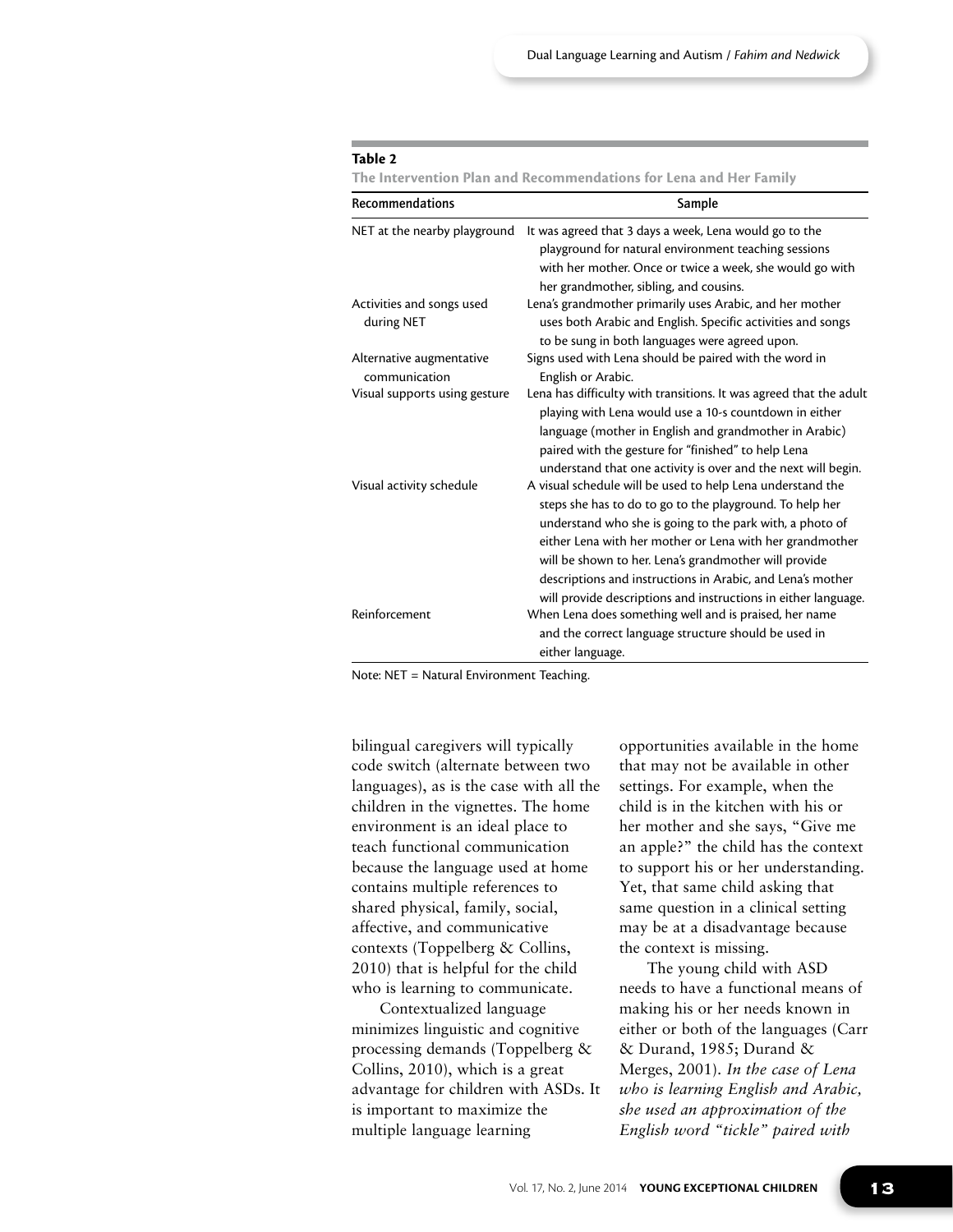#### **Figure 2**

**Intervention plan for the playground**



*the sign because this was also used during her therapy sessions. However, for food items, she used many Arabic words commonly heard at the dinner table. For instance, she used the Arabic words for rice (roz) and eat (akul), but she signed "drink" and used an approximation of the words in both languages.* To ensure vocabulary learning takes place, the first step is to make a list of items or activities that are pivotal interests for the child as well as words used across environments (Koegel, Koegel, Harrower, & Carter, 1999). These can then be used to teach the child how to request. The child may use one word in either language or words in each of the different

languages. It is recommended that providers find out whether the family has made up words that they use for different activities, items, or actions. If this is the case, then the recommendation is to use the correct word in either language as this helps the child with consistency and generalization of his or her skills across multiple settings with multiple instructors.

## **Use Alternative Augmentative Communication in Both Languages**

Many young children with ASD have difficulty acquiring spoken language; therefore, it is essential to find alternative and appropriate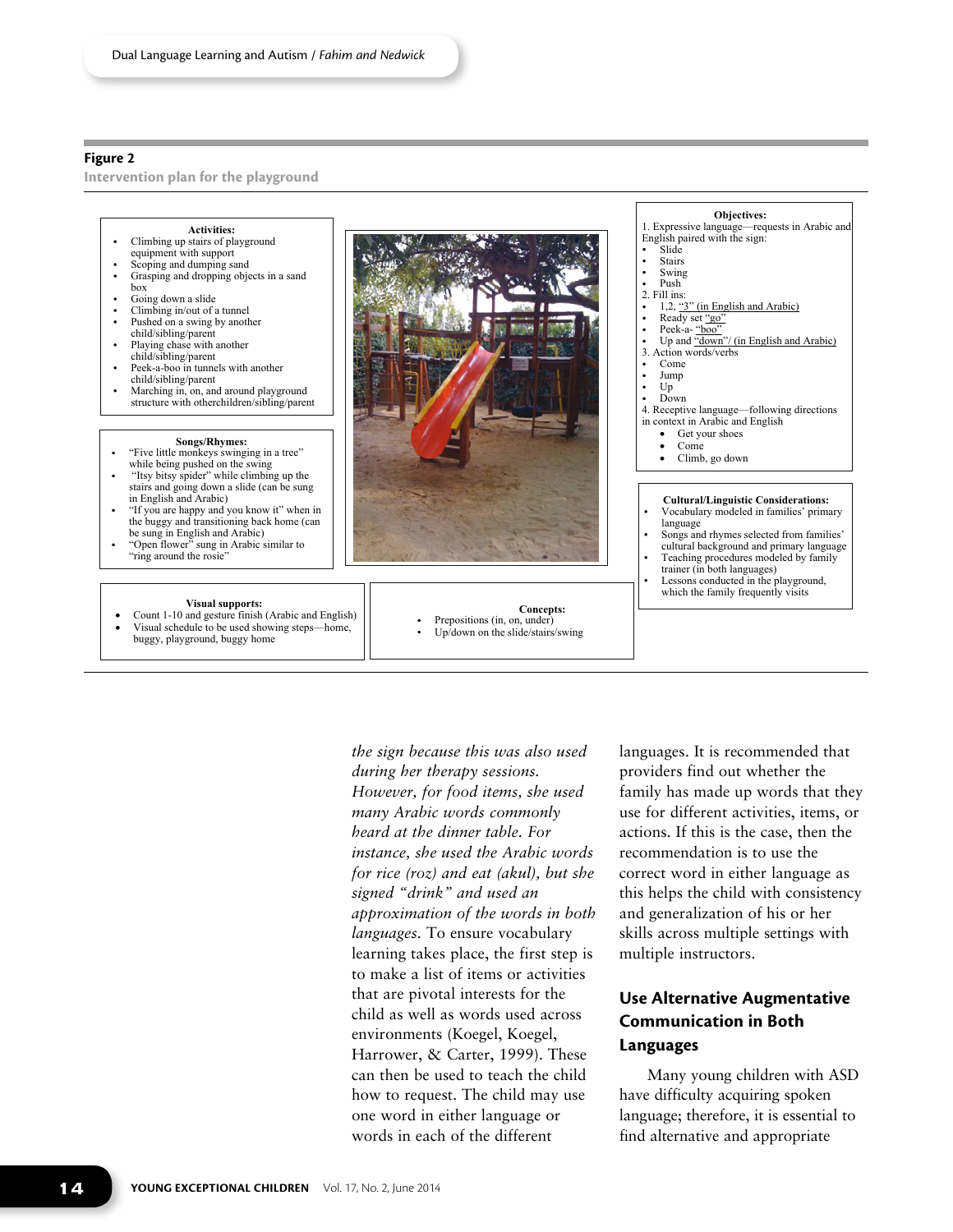methods of communication.

Otherwise, essential skills may fail to develop and challenging behaviors are more likely to occur. The goal is to help children with ASD at any age to develop functional communication skills that support them in everyday situations while keeping in mind the culture, linguistic needs, and available family resources. There are several augmentative and alternative communication (AAC) methods for children with autism, including visual/graphic symbols (i.e., Picture Exchange Communication System [PECS]), speech-generating devices on iPads<sup>™</sup> and tablets (i.e., voice output), and sign language or total communication. Many of the naturalistic behavioral interventions include the use of sign language to teach young children with autism how to request (Sundberg & Partington, 1998). This is because signs can be modeled, prompted, and shaped, which works in tandem with behaviorally based intervention programs.

When considering AAC devices, it is important to consider factors such as motor ability and cultural– linguistic background (Nunes, 2008). Deciding on whether to use pictures, voice output devices, signs, or a combination of techniques is a daunting task for families. Visual gestures and signs provide extra information that supports children with autism, helping them understand what is being said as well as aiding their vocabulary development (Thompson, Cotnoir-Bichelman, McKerchar, Tate, & Dancho, 2007). Children tend to express more meanings through gestures with families who gesture extensively rather than those who do not (Rowe & Goldin-Meadow, 2009). Therefore, if the DLL's culture uses gestures, then signs may more easily become part of the child's communication strategy. In addition, the extra visual support helps the child with ASD who is learning more than one language to make the connection that both words refer to the same item or action. *Lena and her grandmother use the sign for "finish" with the word in Arabic so that Lena knows it is time to finish singing. Her mother and siblings use the same sign with the English word to help Lena understand that she will finish playing on the swing, and it is time to leave the playground.*

#### **Provide Visual Supports in Both Languages**

Children with ASD often have difficulty attending to relevant stimuli and can be easily overstimulated by external, environmental stimulation such as background noise (Dawson & Osterling, 1997; Scheuermann & Webber, 2002). Visual supports provide children with ASD with environmental structure and predictability, which helps them to be more successful in learning and communicating (Mesibov, Shea, & Schopler, 2005). The use of visual aids such as objects, pictures, and drawings can help children with ASD who are DLLs to function better across multiple environments (i.e., at home, in their educational settings, and in the community; Bernard-Opitz & Häußler, 2011; Hodgdon, 1995). In addition, helping the child predict what will happen and making the information presented as clear as possible facilitates higher rates of engagement (Prendeville, Prelock, & Unwin, 2006). The child with ASD who is a DLL may appear to be noncompliant because he or she is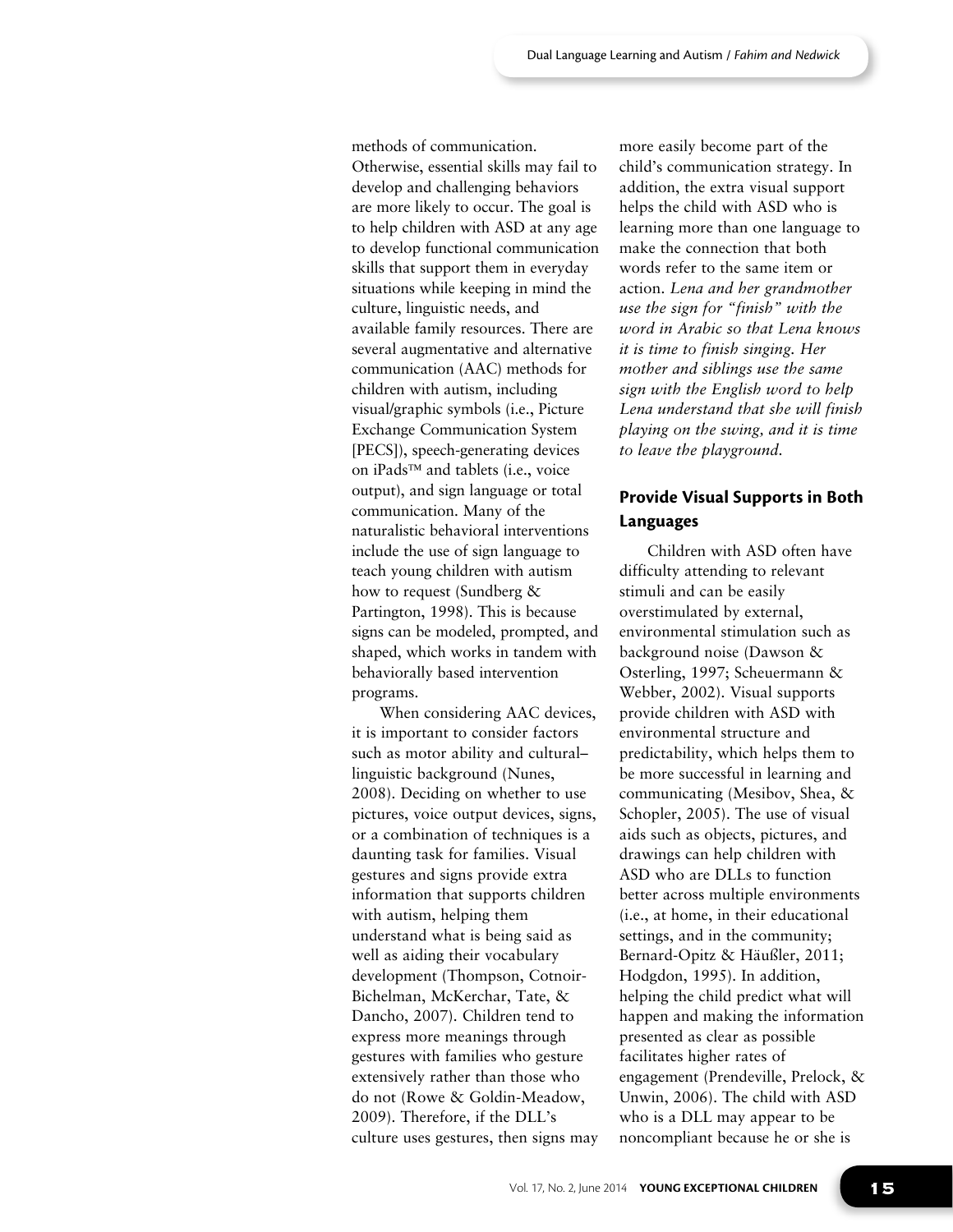confused, has not understood what is said to him or her, and he or she does not know what to do. However, by showing the children their towel and saying, "bath time" this helps the children to understand what is happening. Visual supports also aid generalization across environments and should be used in both languages across multiple settings. If, for example, a picture sequence is used for mealtimes, the narration can be written in both languages. If a choice board is used with the child's favorite games or snacks, then the words in both languages should be written under the photos to ensure that the same vocabulary is being used by all caregivers (Shogren, Faggella-Luby, Jik Bae, & Wehmeyer, 2004).

### **Develop Activity Schedules and Visual Supports for Both Languages**

Using activity schedules and providing visual supports are important for all children with disabilities, but particularly important for children with ASD who are DLLs. For example, together with the family, a daily schedule can be made and clearly displayed in the home, outlining the daily flow of activities. Activity schedules are highly beneficial for the young child with ASD (Mesibov, Browder, & Kirkland, 2002) and help to provide structure and predictability to the day. This is important for families whose daily routine is inconsistent or overly flexible. Transitions can help the child with autism understand what is happening regardless of the language being used (Kern, Wolery, & Aldridge, 2007). Examples of good transitions are using a 10-s countdown paired with a finish sign

or singing the same song in both languages. Depending on the child's age and level of functioning, color coding the corresponding word to each language can sometimes help the child differentiate between the two languages. At the same time, this supports his or her comprehension that what is being communicated is the same. It also supports family members in using the same consistent vocabulary across activities.

Music and transition songs can also be useful prompts to highlight the transition expectation and help the child with ASD establish a more predictable routine. Either the same tune can be used while varying the language or the same song can be used and a gesture or sign can be used to link the concept (e.g., the sign for "finish"). It is important to find out from parents the phrases and rhymes they use for games and during routines such as bedtime, bath time, and mealtime. Families could be encouraged to use these rhymes when transitioning between activities, for example, "one two three and up, and out of the bath."

#### **Conduct the Same Teaching Activities in Both Languages**

When planning natural environment teaching, reading the same story or doing the same activity, such as bath time or water play, in both languages helps the child make the links between the two languages. Many children with ASD are slow to generalize their acquired skills and therefore benefit from the consistent repetition of the activity. *In Jose's example, when eating fruit at home, his grandmother labels the fruit in Spanish and responds back to Jose in Spanish even if he uses English.*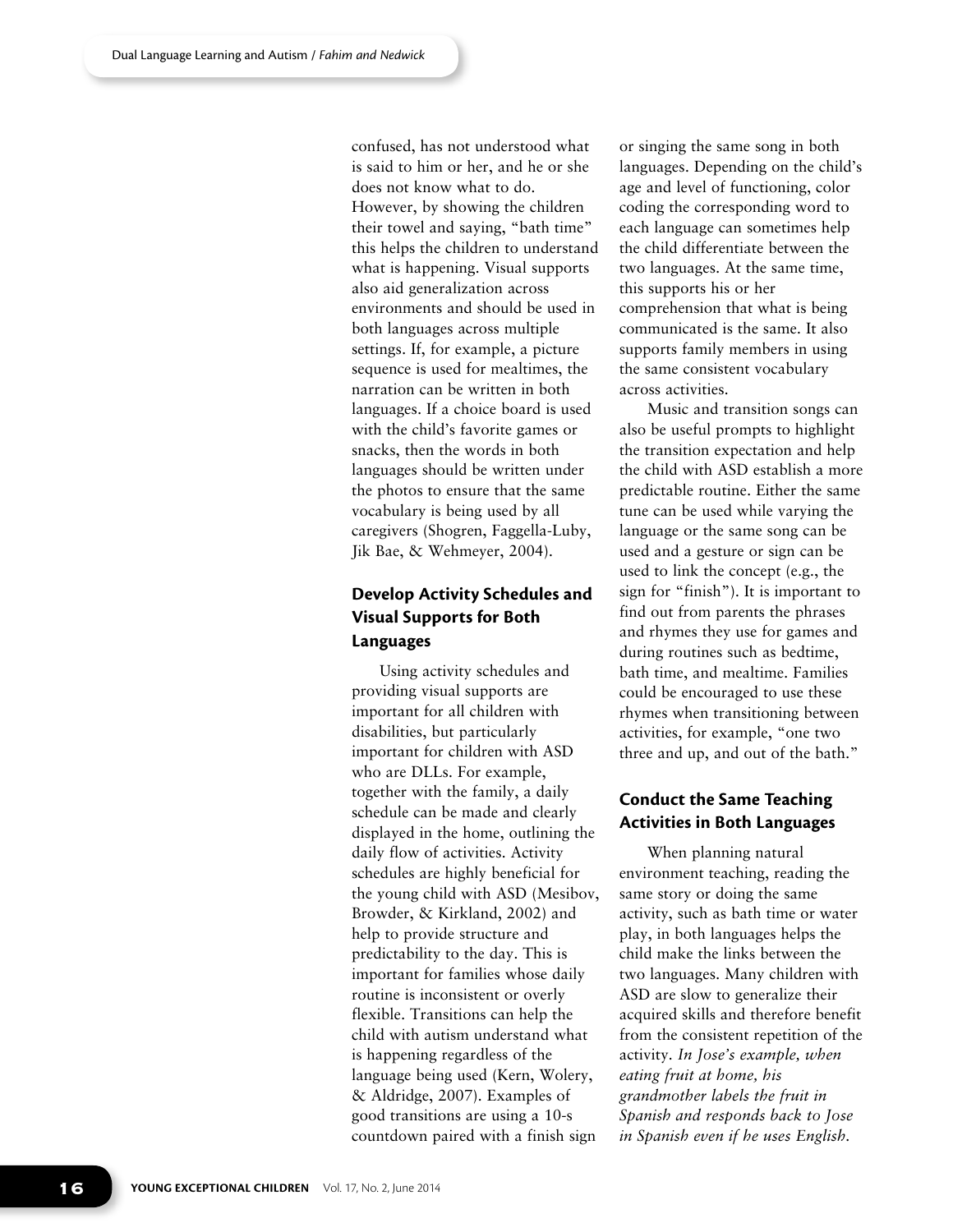*Whereas when he goes to the grocery store with his mother, she uses the English and Spanish labels and responds to Jose in both languages. In Lena's example, her grandmother and mother sing the action songs "If you are happy and you know it" and "Itsy Bitsy Spider" in both languages. The same tune, same actions, but different lyrics help Lena to learn the words in Arabic and English. As Lena's mother is a dual language user, she uses both languages as her daughter.* Being exposed to multiple languages is a natural and appropriate language context for the young DLL with ASD and allows for incidental language teaching throughout the day to take place.

Reevaluation and monitoring progress is essential for all children with special needs (Sandall, Hemmeter, Smith, & McLean, 2005) and is the fourth step in the intervention cycle. When reevaluating the children and reviewing their progress with the family, it is a good idea to keep a record of their vocabulary development and understanding in both languages and to establish concepts that have been acquired in one language but not the other. A video library shared with the intervention team over the Internet is a good way to provide detailed and accurate feedback. As in the initial evaluation and planning stages, all caregivers have

considerable information to add for a complete picture of the child's progress.

# **Conclusion**

The needs of young children who are DLLs with ASD must be addressed with care to provide appropriate interventions. While we may not share the same language and culture as the children with whom we work, it is essential that we have an understanding of their culture and have the flexibility to understand that a North American and Western European model for intervention is not necessarily the best or most appropriate (Turnbull et al., 2007). Consequently, expectations of families and the kinds of learning activities that can be done at home need to be culturally relevant and specific. Furthermore, decisions about discontinuing learning or exposure to a language should not be made lightly and only after careful consideration of the personal and family circumstances. Efforts should be made to support the development of competence in the two languages of the DLL with ASD, as this may prove to be more rewarding in terms of the child's long-term well-being, mental health, access to the community, and educational benefits.

#### **Authors' Note**

You may reach Donia Fahim by e-mail at dfahim@hunter.cuny.edu.

# **References**

- American Psychiatric Association. (2000). *Diagnostic and statistical manual of mental disorders* (4th ed., text rev.). Washington, DC: Author.
- Andersson, S., & Cunningham-Andersson, U. (2004). *Growing up with two languages: A practical guide*. Psychology Press.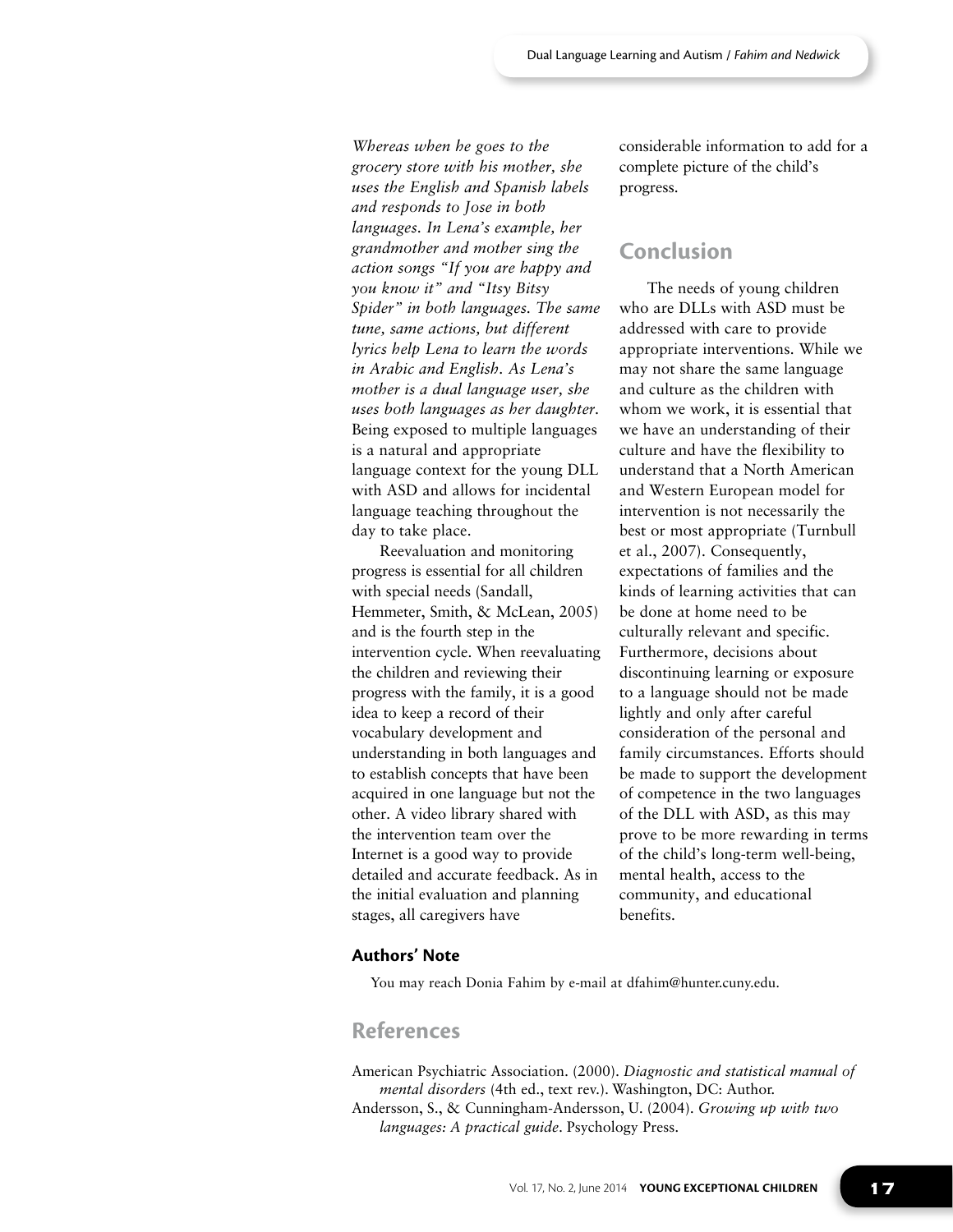- Ball, J. (2010). *Enhancing learning of children from diverse language*  backgrounds: Mother tongue-based bilingual or multilingual education in *early childhood and early primary school years*. Early Childhood Development Intercultural Partnerships, University of Victoria. Retrieved from http://eyeonkids.ca/docs/files/unesco\_mother-tongue\_based\_ey\_2010.pdf
- Barrera, I. (2000). Honoring differences: Essential features of appropriate ECSE services for young children from diverse sociocultural environments. *Young Exceptional Children, 3*(4), 17-24.
- Bernard-Opitz, V., & Häußler, A. (2011). *Visual supports for children and autism spectrum disorder: Materials for visual learners*. Shawnee Mission, KS: Autism Asperger Publishing.
- Bird, E. K., Cleave, P., Trudeau, N., Thordardottir, E., Sutton, A., & Thorpe, A. (2005). The language abilities of bilingual children with Down syndrome. *American Journal of Speech and Language Pathology, 14*, 187-199.
- Brassard, M. R., & Boehm, A. E. (2011). *Preschool assessment: Principles and practices*. New York, NY: Guilford.
- Brisk, M. E., & Harrington, M. M. (2007). *Literacy and bilingualism: A handbook for all teachers* (2nd ed.). Mahwah, NJ: Lawrence Erlbaum.
- Brown, R. (1973). *A first language: The early stages*. London, England: George Allen & Unwin.
- Carr, E. G., & Durand, V. M. (1985). Reducing behavior problems through functional communication training. *Journal of Applied Behavior Analysis, 18*, 111-126.
- Center for Disease Control. (2012). *Prevalence of autism spectrum disorders— Autism and Developmental Disabilities Monitoring Network, 14 sites, United States, 2008*[. Retrieved from http://www.cdc.gov/media/](http://www.cdc.gov/media/releases/2012/p0329_autism_disorder.html) releases/2012/p0329\_autism\_disorder.html
- Daley, T. C. (2002). The need for cross-cultural research on the pervasive developmental disorders. *Transcultural Psychiatry, 39*, 531.
- Dawson, G., & Osterling, J. (1997). Early intervention in autism: Effectiveness and common elements of current approaches. In M. J. Guralnick (Ed.), *The effectiveness of early intervention: Second generation research* (pp. 307- 326). Baltimore, MD: Paul H. Brookes.
- Dawson, G., Rogers, S., Munson, J., Smith, M., Winter, J., Greenson, J., & Varley, J. (2010). Randomized, controlled trial of an intervention for toddlers with autism: The early start Denver model. *Pediatrics, 125*, e17-e23.
- Durand, V. M., & Merges, E. (2001). Functional communication training: A contemporary behavior analytic intervention for problem behaviors. *Focus on Autism and Other Developmental Disabilities, 16*, 110-119.
- Dyches, T. T., Wilder, L. K., Sudweeks, R. R., Obiakor, F. E., & Algozzine, B. (2004). Multicultural issues in autism. *Journal of Autism and Developmental Disorders, 34*, 211-222.
- Goldstein, B. (Ed.). (2011). *Bilingual language development and disorders in Spanish-English speakers* (2nd ed.). Baltimore, MD: Paul H. Brookes.
- Hambly, C., & Fombonne, E. (2012). The impact of bilingual environments on language development in children with autism spectrum disorders. *Journal of Autism and Developmental Disorders, 42*, 1342-1352.
- Hodgdon, L. A. (1995). *Visual strategies for improving communication: Practical supports for school and home*. Troy, MI: Quirk Roberts Publishing.
- Jegatheesan, B. (2011). Multilingual development in children with autism: Perspectives of South Asian Muslim immigrant parents on raising a child with a communicative disorder in multilingual contexts. *Bilingual Research Journal, 34*, 185-200.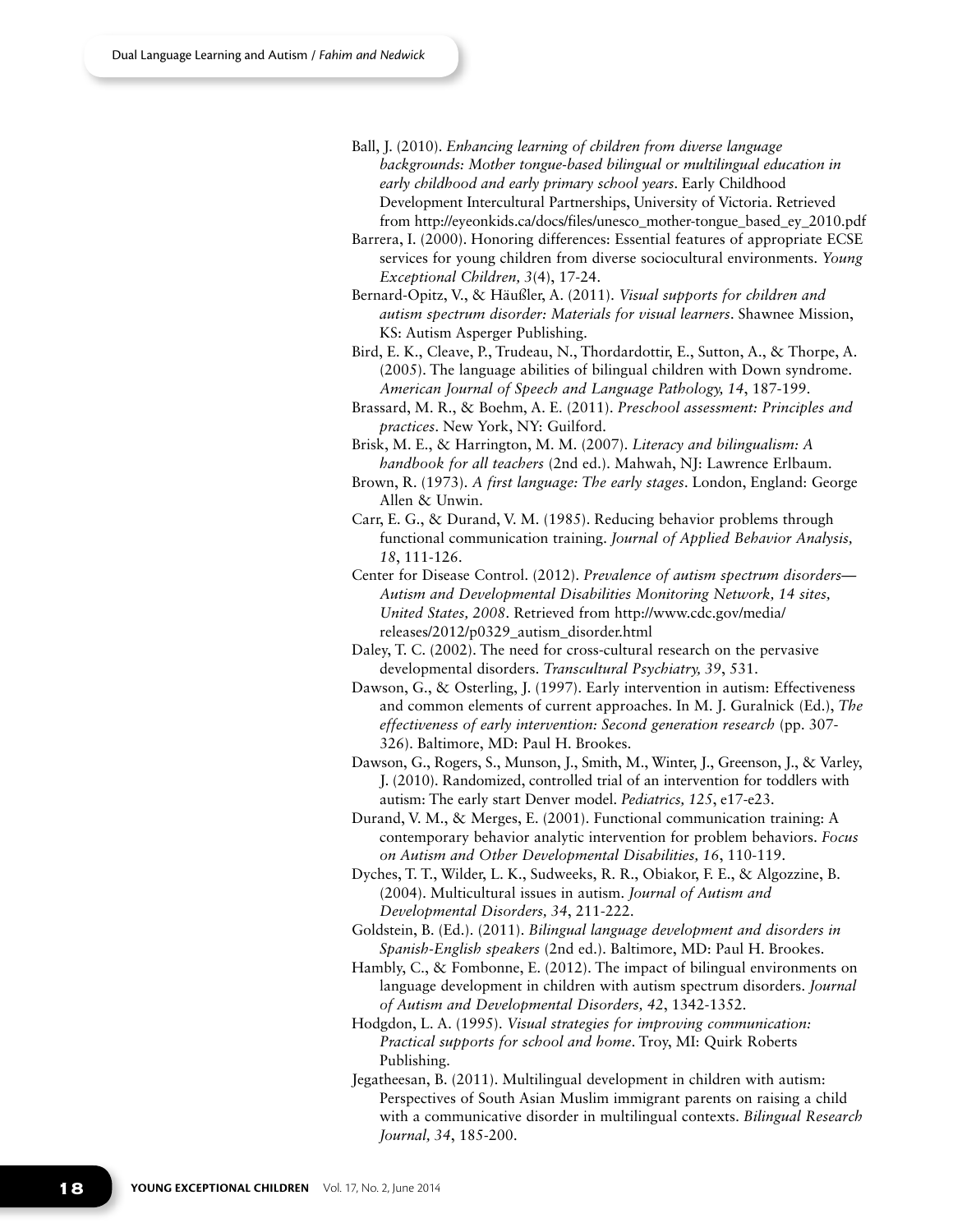- Jegatheesan, B., Miller, P. J., & Fowler, S. A. (2010). Autism from a religious perspective: A study of parental beliefs in south Asian Muslim immigrant families. *Focus on Autism and Other Developmental Disabilities, 25*, 98.
- Kern, P., Wolery, M., & Aldridge, D. (2007). Use of songs to promote independence in morning greeting routines for young children with autism. *Journal of Autism and Developmental Disorders, 37*, 1264-1271.

King, K., & Fogle, L. (2006). Bilingual parenting as good parenting: Parents' perspectives on family language policy for additive bilingualism. *International Journal of Bilingual Education and Bilingualism, 9*, 695-712.

Koegel, L. K., Koegel, R. L., Harrower, J. K., & Carter, C. M. (1999). Pivotal response intervention I: Overview of approach. *Journal of the Association for Persons With Severe Handicaps, 24*(3), 174-185.

Leonard, L. B. (1998). *Children with specific language impairment*. Cambridge, MA: MIT Press.

- Lord, C., Risi, S., Lambrecht, L., Cook, E. H., Leventhal, B. L., DiLavore, P. C., & Rutter, M. (2000). The autism diagnostic observation Schedule—Generic: A standard measure of social and communication deficits associated with the spectrum of autism. *Journal of Autism and Developmental Disorders, 30*, 205-223.
- Lynch, E. W., & Hanson, M. J. (1992). *Developing cross-cultural competence: A guide for working with young children and their families*. Baltimore, MD: Paul H. Brookes.
- Mandell, D. S., Morales, K. H., Xie, M., Polsky, D., Stahmer, A., & Marcus, S. C. (2010). County-level variation in the prevalence of Medicaid-enrolled children with autism spectrum disorders. *Journal of Autism and Developmental Disorders, 40*, 1241-1246.
- Mandell, D. S., Wiggins, L. D., Carpenter, L. A., Daniels, J., DiGuiseppi, C., Durkin, M. S., & Pinto-Martin, J. A. (2009). Racial/ethnic disparities in the identification of children with autism spectrum disorders. *American Journal of Public Health, 99*, 493.
- McConachie, H., & Diggle, T. (2007). Parent implemented early intervention for young children with autism spectrum disorder: A systematic review. *Journal of Evaluation in Clinical Practice, 13*, 120-129.

Mesibov, G. B., Browder, D. M., & Kirkland, C. (2002). Using individualized schedules as a component of positive behavioral support for students wit developmental disabilities. *Journal of Positive Behavior Interventions, 4*, 73-79.

- Mesibov, G. B., Shea, V., Schopler, E. (with Adams, L., Burgess, S., Chapman, S. M., Merkler, E., Mosconi, M., Tanner, C., & Van Bourgondien, M. E.). (2005). *The TEACCH approach to autism spectrum disorders*. New York, NY: Springer.
- Morrier, M. J., & Hess, K. L. (2012). Ethnic differences in autism eligibility in the United States public schools. *Journal of Special Education, 46*, 49-63. doi:10.1177/0022466910372137
- Morrier, M. J., Hess, K. L., & Heflin, L. J. (2008). Ethnic disproportionality in students with autism spectrum disorders. *Multicultural Education, 16*, 31-38.

Muhle, R., Trentacoste, S. V., & Rapin, I. (2004). The genetics of autism. *Pediatrics, 113*, 472-486.

- National Autism Center. (2009). *National standards report*. Retrieved from http://www.nationalautismcenter.org/affiliates/reports.php
- Nunes, D. R. P. (2008). AAC interventions for autism: A research summary. *International Journal of Special Education, 23*, 17-26.

Paradis, J. (2010). Response to commentaries on the interface between bilingual development and specific language impairment. *Applied Psycholinguistics, 31*, 345-362.